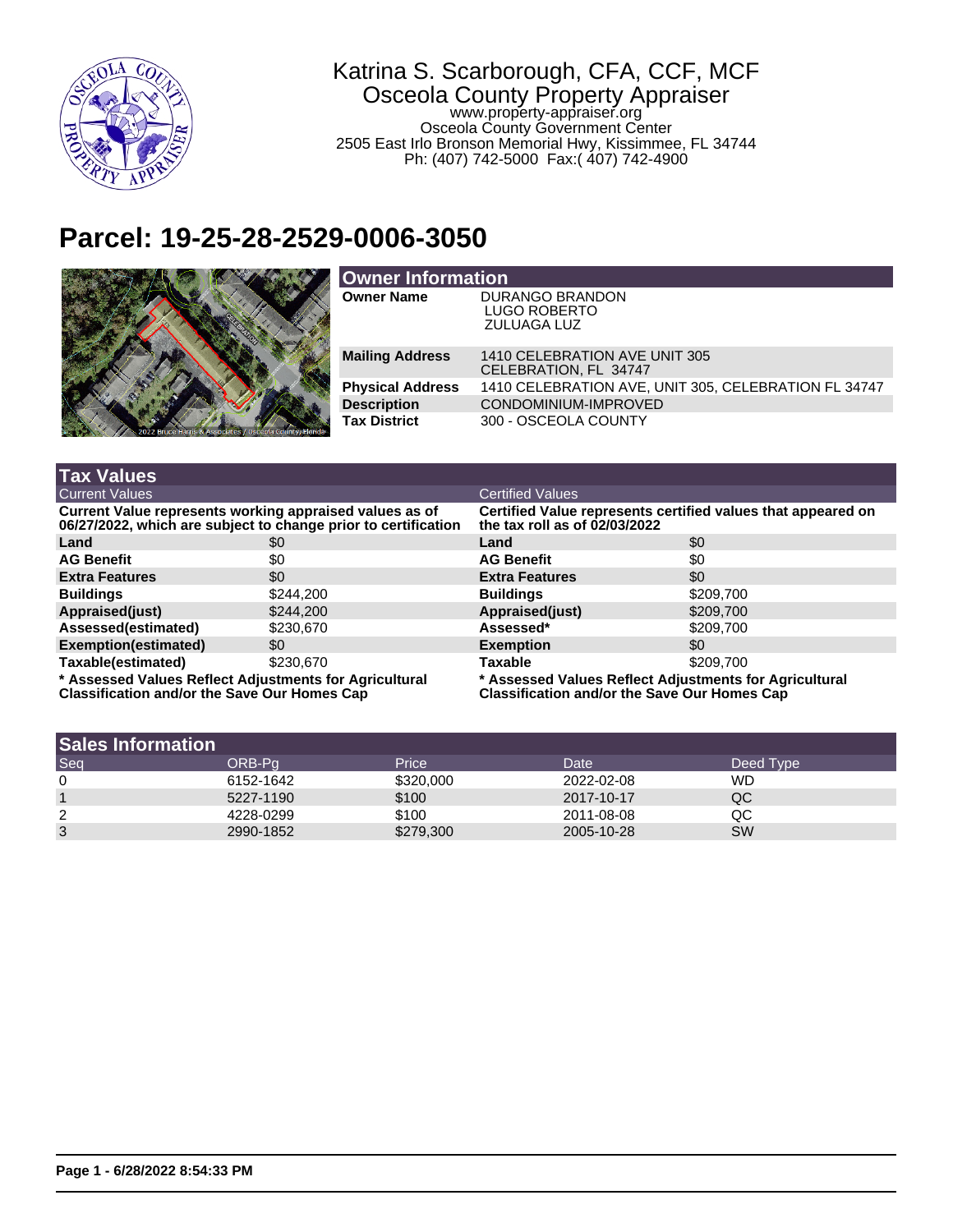| Land Information - Total Acreage: 0.02 |       |       |           |              |  |
|----------------------------------------|-------|-------|-----------|--------------|--|
| <b>Land Description</b>                | Units | Depth | Land Type | Land Value \ |  |
| CONDO UNIT IMPROVED                    | 1.00  | 0.00  | UT        |              |  |

| <b>Building Information</b> |               |                      |                                           |
|-----------------------------|---------------|----------------------|-------------------------------------------|
| <b>Building 1</b>           |               |                      |                                           |
| <b>Description</b>          | CONDO - VILLA | <b>Bedrooms</b>      | 2                                         |
| <b>Year Built</b>           | 2005          | <b>Bathrooms</b>     | 2                                         |
| Value                       | \$244,200     | <b>Fixtures</b>      |                                           |
| <b>Actual Area</b>          | 1603          | <b>Roof Cover</b>    | 4 COMPOSITE SHINGLE                       |
| <b>Heated Area</b>          | 1603          | <b>Exterior Wall</b> | (1.00) 10 CONCRETE BLOCK<br><b>STUCCO</b> |
| Building 1 subarea          |               |                      |                                           |
| <b>Description</b>          | Code          | <b>Year Built</b>    | <b>Total Sketched Area</b>                |
| <b>BASE AREA</b>            | <b>BAS</b>    | 2005                 | 1603                                      |

## **Legal Description**

**Legal Description** ARTISAN CLUB A CONDO PH 1 CB 7 PGS 168-176 OR 2859/2216 BLDG 6 UNIT 305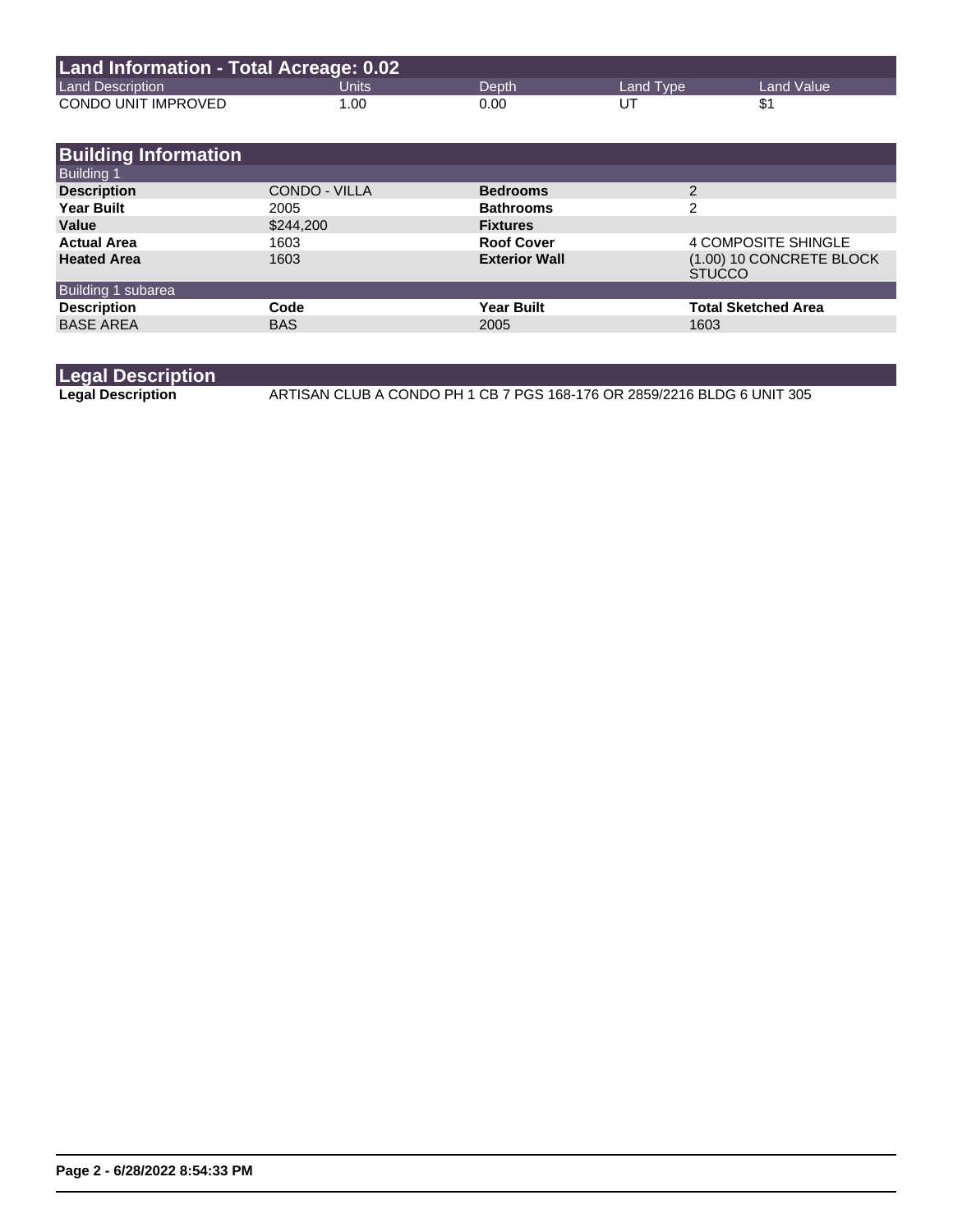## Image Not Available